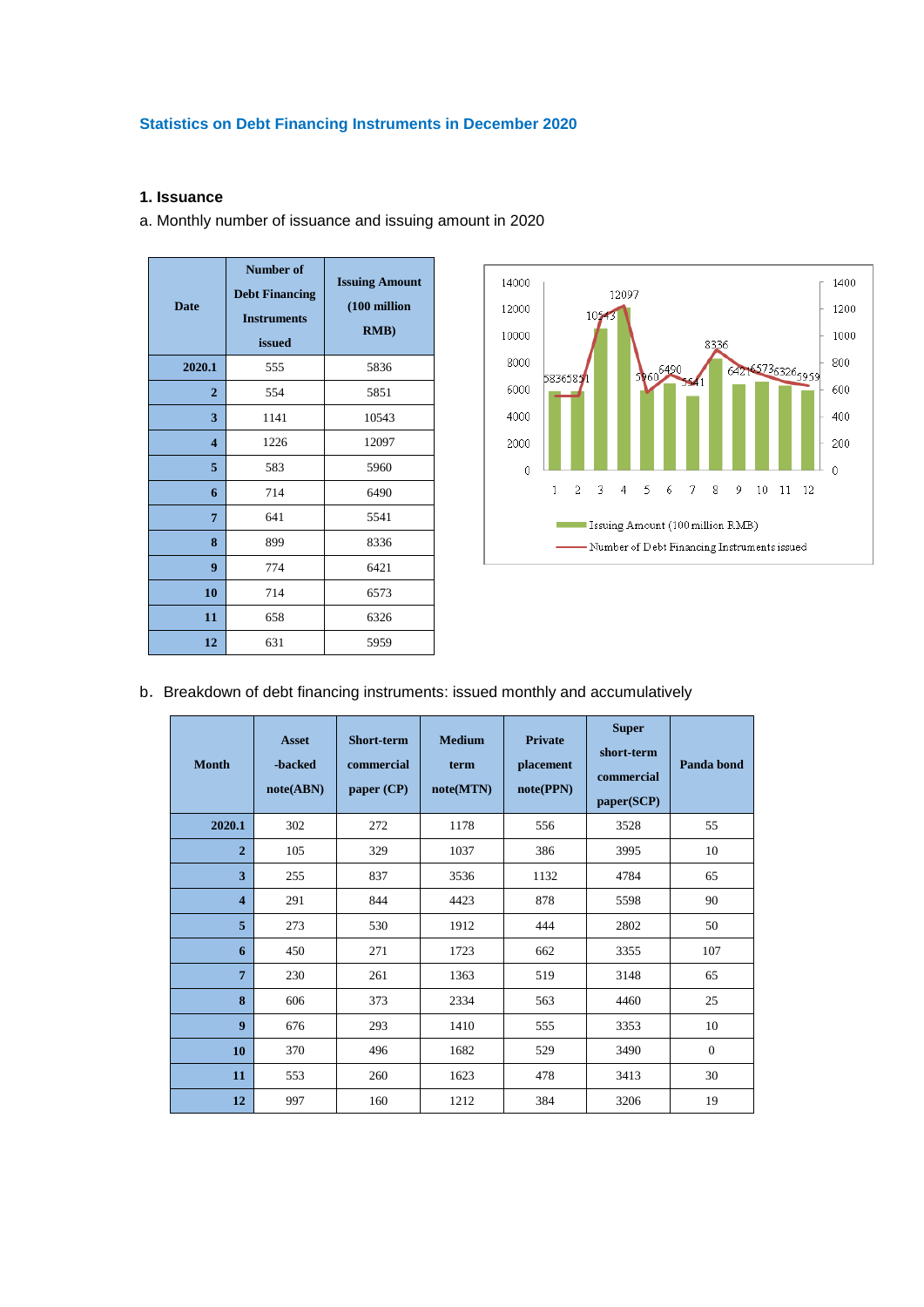

Source: NAFMII. Private placement note is privately offered bonds and does not include non-publicly issued asset-backed notes and project revenue notes. Panda bonds hereby include Renminbi bonds and debt financing instruments registered with NAFMII and issued by overseas institutions.

| <b>Types of debt financing instruments</b> | <b>Custody balance</b><br>(unit:100 million RMB) |  |  |  |
|--------------------------------------------|--------------------------------------------------|--|--|--|
| Super Short-term Commercial Paper          | 16485                                            |  |  |  |
| Private Placement Note                     | 21429                                            |  |  |  |
| <b>Commercial Paper</b>                    | 5039                                             |  |  |  |
| <b>Asset-backed Securities</b>             | 7012                                             |  |  |  |
| Medium-term Note                           | 72832                                            |  |  |  |
| Project Revenue note                       | 79                                               |  |  |  |
| Green Note                                 | 994                                              |  |  |  |

# **2. Custody balance**

Source: Shanghai Clearing House. Green Notes are registered with NAFMII and labeled with the letters "GN" in issuance.

## **3. Panda Bond**

| <b>Types of Issuers</b>          | <b>Total Issuance by end-2020</b><br>$(100$ million RMB $)$ | <b>Issuance Amount in 2020</b><br>$(100 \text{ million RMB})$ |  |  |
|----------------------------------|-------------------------------------------------------------|---------------------------------------------------------------|--|--|
| <b>Foreign Governmental</b>      |                                                             |                                                               |  |  |
| <b>Agencies</b>                  | 209.6                                                       | 0                                                             |  |  |
| <b>International Development</b> |                                                             |                                                               |  |  |
| <b>Institutions</b>              | 130.0                                                       | 100                                                           |  |  |
| <b>Overseas Non-Financial</b>    |                                                             |                                                               |  |  |
| <b>Enterprises</b>               | 2309.9                                                      | 425.5                                                         |  |  |
|                                  |                                                             |                                                               |  |  |
| <b>Total</b>                     | 2649.5                                                      | 525.5                                                         |  |  |